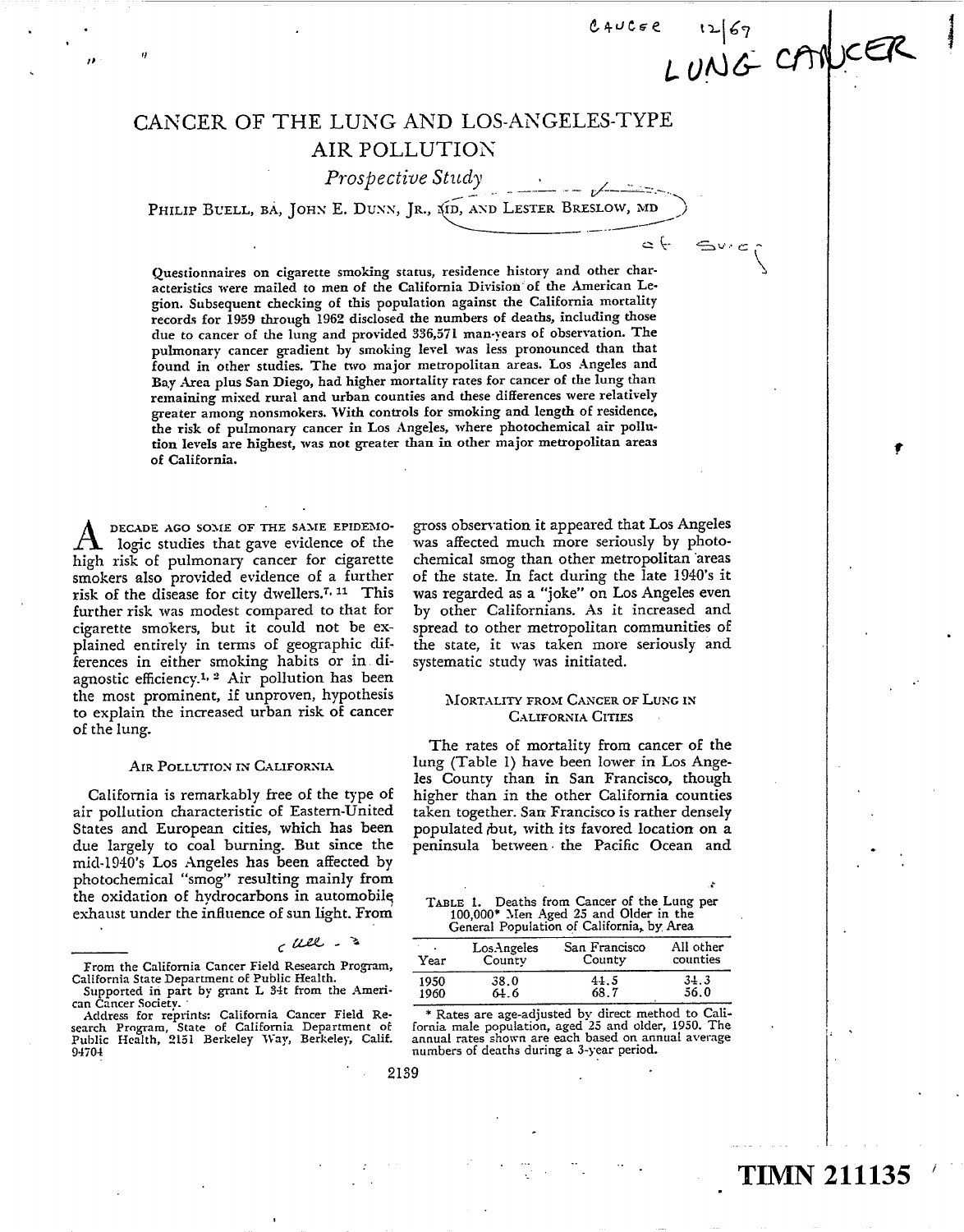a .

San Francisco Bay, air pollution there has not exactly because the subscription list appar-<br>been as visibly present as in Los Angeles. The ently includes many business places, deceased

## THE PROBLEM

Los Angeles, then, appears to have more air  $\mathscr I$ pollution but San Francisco a higher rate of pulmonary cancers An unsatisfactory feature of the mortality rates, however, is that they may have been influenced by a reduced risk of pulmonary risk by recent immigrants to California . Los Angeles County especially has experienced a tremendous immigration of persons from other states; if the migrants come from regions not subject to high rates of pul-' monary cancer, their inclusion in the rates could dilute the presumed effect of long-term ing, a laborious procedure which resulted in residence in Los Angeles. In addition, ciga- missing possibly 5 to  $7\%$  of true matches. residence in Los Angeles. In addition, ciga-, rette smoking is such an overwhelming factor  $\frac{1}{2}$  For 1960, 1961 and 1962 the appropriate in-<br>cancer of the lung that regional smoking dif- $\frac{1}{2}$  formation from death records was on tape; cancer of the lung that regional smoking differences' might affect the rates.. Assuming  $\frac{1}{2}$  a computer program was developed and workthese two conditions, the question is: At com- $\frac{1}{2}$  ing by 1964 and failure to find true matches parable smoking levels, do the long term resi--- became, according to sample rechecks, neglidents of Los Angeles have a higher rate of sgible. By whatever method, the acceptance of pulmonary cancer than the long-term resi-, false matches was negligible.

## METHOD

To answer this question we began in 1957 a prospective study in which we collected information on cigarette smoking and residence history from a population of men in middle and later life. Thereafter the population was followed for several years through the vital statistics index to ascertain the relationship between mortality from cancer of the lung (and other conditions) and residence in Los Angeles and the other metropolitan communities of the state.

Experience with an earlier prospective study<sup> $\pm$ </sup> of members of labor unions, with 85% questionnaires returned after three mailings, suggested that working through an organized group would be desirable . The California Division of the American Legion, the veterans organization, agreed to cooperate, by furnishing three copies of the mailing list of about 140,000 subscribers to a monthly magazine . A test mailing with an original and two followup letters to the membership of two local legion, posts led us to believe that between 70 and 75% of subscribers would respond. Unfortunately that test misled us; we received between 50 and  $60\%$  returns after three mailings. The rate of return cannot be computed ently includes many business places, deceased persons and others from whom a return could not be expected. A total of 71,129 question-

naires were returned with answers.<br>The first mailing took place in May 1957, the third mailing in September 1957 and the last questionnaire in December 1957. The mortality experience of the men was observed by checking against the California death record for five years, January 1, 1958 to December 31, 1962. The few deaths occurring during the collection period, May through December 1957, were ignored. For 1958 and 1959, record linkage was done by visual comparison of death records against the population list-<br>ing, a laborious procedure which resulted in

.dents of- other metropolitan:-areas of Cali-, ; . . There is, then, an undercount of deaths in . .~ ..~. . the first two years. But it is highly unlikely that this has had a biassing effect ori results because the undercounting has not been disproportionate in the residence categories used for analysis.

> It was not feasible to keep in touch with the men once the data were collected. While this introduces a further undercount of mortality due to men who died after migrating to another state, the loss must be minute: a Current Population Report on Mobility (April 1958 to April 1959)12 indicates that less than 1.5% of the male population aged 45 and older moved between states annually; the proportion moving out of California must be much lower because immigration to California contributed so much to the figure of  $1.5\%$

> After eliminating some unusable questionnaires and imposing a lower age limit of 25, we had the questionnaires of 69,868 men to start the study as of January 1, 1958. The total number of man-years of observation during 5 years, 1958-62, was calculated after observing the annual mortality from any cause and dropping each decedent from the count after assuming that he contributed, on average, one-half man-year of exposure during the year in which death occurred. Calculations were made by 10-year age group, taking

I

~ TIMN 211136

f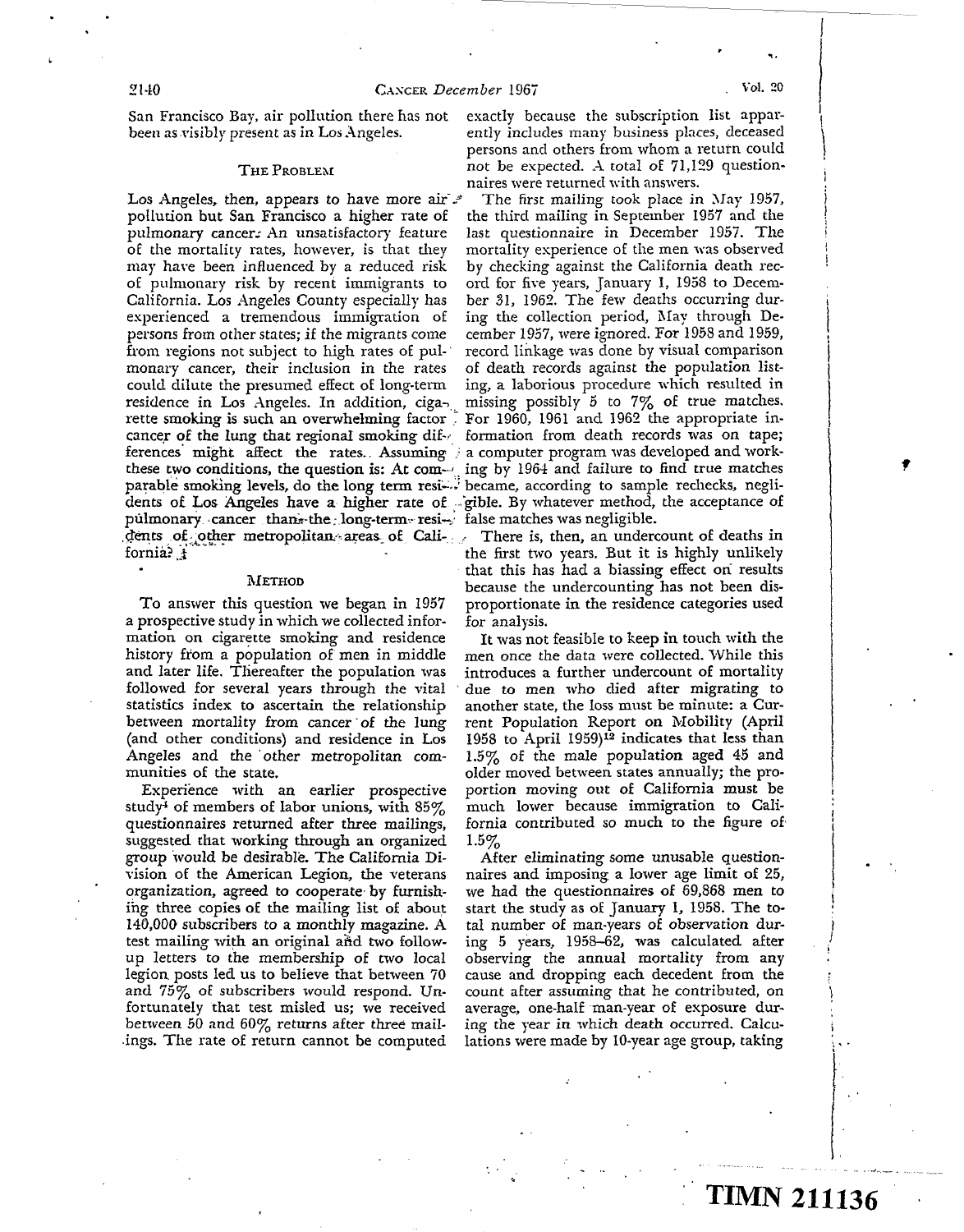account of passage from one age group to the next during the interval. In total we observed 336,571 man-years .

### STUDY POPULATION

The distribution of ages of the men is unusual, as it has two peaks reflecting the mobilization and conscription of men in World Wars I and II. The numbers of men in the study population increased during the age span from 55 to 65 while the general population numbers decrease over these years (Fig. 1) . Because of this and other features of the distribution, age adjustment, even by five age groups, would not make the study population comparable to the general population; consequently, no comparisons with general population mortality rates seem to be justified.

When the questionnaire was developed and tested in late 1956, the questions on smoking identified only those with a history of cigarete smoking, without distinction as to whether they had discontinued the practice and did not identify pipe or cigar smokers. While in retrospect it was a mistake to do so, the questions were simply carried over from an

earlier questionnaire of 1953 used on a prospective study of selected occupations . In both studies the interest was not in cigarette smoking as a cause of pulmonary cancer but in occupational exposures and air pollution, respectively, as factors in this disease. We were interested in cigarette smoking practices for control of this important variable while examining the variables of major interest. Consequently our results on smoking and cancer of the lung are not fully comparable with those of other studies.<sup>3, 6, 7</sup>

Risk ot pulmonary cancer by level of current cigarette smoking frequently is measured against a unit-risk class of those who had never smoked tobacco. In our results the risk by level of cigarette smoking is for combined current and discontinued cigarette smokers and is measured against a unit risk class of nonusers of cigarettes which includes those who smoked pipes and cigars exclusively, as well as nonusers of tobacco. About 28% of the men had no history of regular cigarette smoking, defined as never having smoked regularly for as long as one year.

The pulmonary cancer-cigarette-smoking gradients (Table 2) reveal higher risks with



FIG. 1. Percentage distribution by 5-year age group of the American Legion study population and California men, ages 25 and older, 1960.

TIMN 211137

f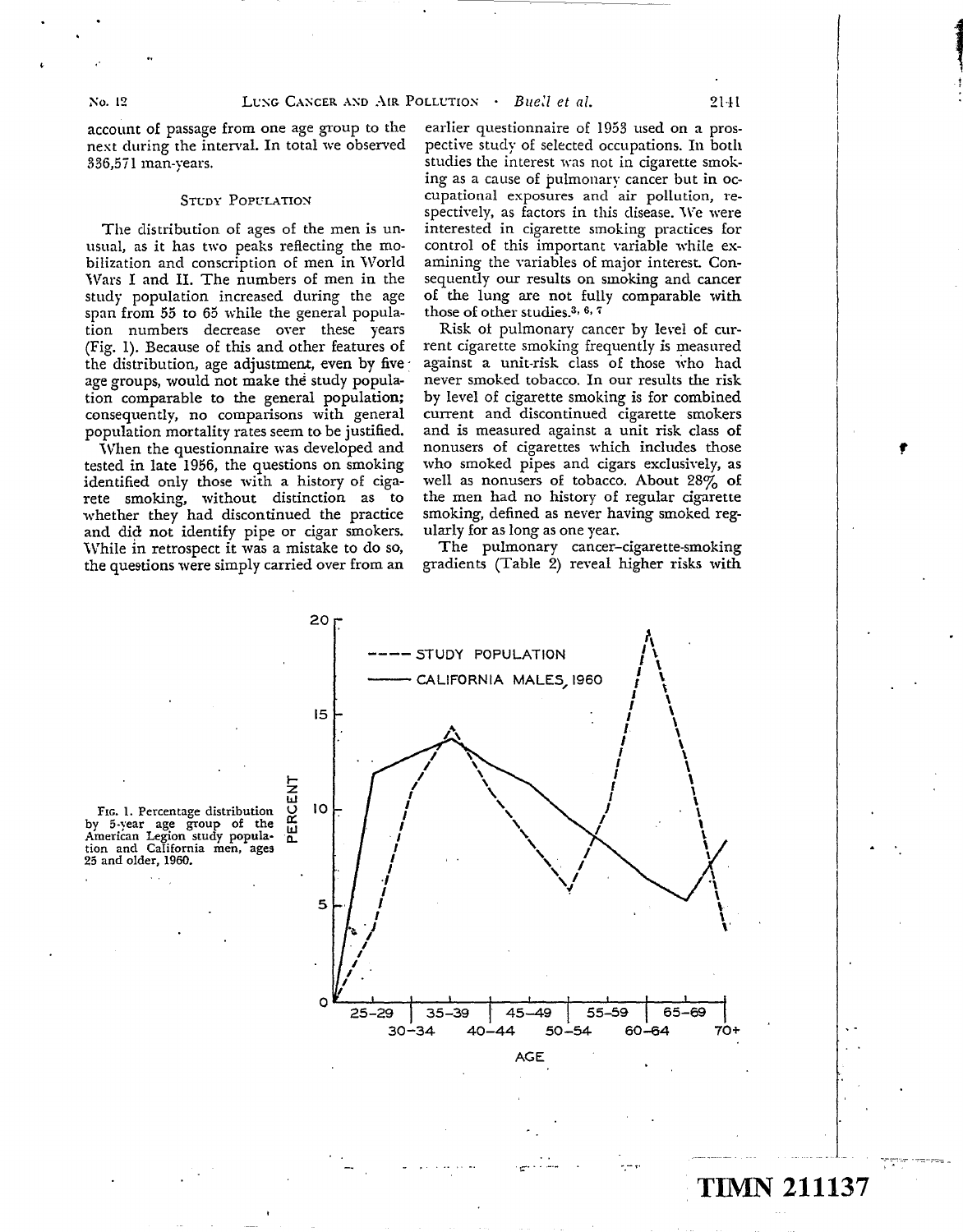f

|                                  |  | TABLE 2. Deaths from Cancer of the Lung and   |
|----------------------------------|--|-----------------------------------------------|
|                                  |  | Rates per 100,000 Man-years by Smoking Level, |
| American Legion Study Population |  |                                               |

|                 |                                               | Cigarette Smoking Class |                      |               |                      |  |  |
|-----------------|-----------------------------------------------|-------------------------|----------------------|---------------|----------------------|--|--|
| Age             | No. of<br>deaths<br>from<br>cancer of<br>lung | None                    | Less<br>than<br>pack | About<br>pack | More<br>than<br>pack |  |  |
|                 | 3                                             |                         |                      |               |                      |  |  |
| $25 - 35 -$     | 6                                             | 8.6                     |                      | 11.9          |                      |  |  |
| $\frac{15}{35}$ | 17                                            | 7.2                     | 11.7                 | 46.9          | 39.7                 |  |  |
|                 | 119                                           | 45.1                    | 86.0                 | 191.1         | 342.8                |  |  |
| $65 -$          | 143                                           | 41.3                    | 169.0                | 295.3         | 478.2                |  |  |
| $75 -$          | 16                                            | 328.8                   | 217.0                | 470.9         | 284.3                |  |  |
| TOTAL           | 304                                           | 32.4                    | 75.2                 | 114.2         | 159.6                |  |  |
|                 | Relative Risk Gradient,                       |                         |                      |               |                      |  |  |
| All Ages        |                                               | 1.0                     | 2.3                  | 3.5           | 4.9                  |  |  |
|                 |                                               |                         |                      |               |                      |  |  |

increasing amount of smoking for each age group except 75 years and older. For all ages combined the risk for the heavy smoker of more than one pack a day is only about five times that of the nonuser of cigarettes though at ages 65 to 74 the risk is greater than 10 fold.

The gradient at all ages is less prominent than that disclosed in several other studies, including prospective studies.<sup>3,  $7$ </sup> In part this may be due to the mixing of current and discontinued smokers in the present study; over time, those who discontinue cigarette smoking have been shown to reduce their risk of developing cancer of the lung. In part it may be due to the inclusion of pipe and cigar smokers in the unit-risk class though the excess risk of developing pulmonary cancer for these smokers is slight compared to that for cigarette smokers. Furthermore, age differences between study populations may result in some difference in pulmonary-cancer-smoking gradients. An additional reason for the modest gradient in the present study becomes apparent later when cigarette-smoking-pulmonary cancer gradients are examined separately for the major residence areas.

causes except cancer of the lung are also given by age and smoking amount. As in other studies, the nonuser of cigarettes gen- $\frac{1}{\text{Age}}$  cancer of  $\frac{1}{\text{age}}$  are those vounger than 35 and those 75 and the 15 and the 15 and the 15 and the 15 and the 15 and the 15 and the 15 and the 15 and the 15 and the 15 and the 15 and the 15 and the 15 and In Table 3 the rates of mortality from all are those younger than 35 and those 75 and older.

> Our primary aim was to compare experience in Los Angeles County, which has over ° one third of the state's population, with that of the other major metropolitan areas of the state. These other major metropolitan areas include San Francisco County and the other five Bav Area Counties making up the San Francisco-Oakland Metropolitan Area, and also San Diego County. Each of these counties has a much smaller population than Los Angeles. All remaining counties of the state were then combined as a third unit.

> The distribution of the study population in the three major areas is shown in Table 4. The percentage distribution of the study population is fairly close to that of the male population of the state in 1960 . These data permit contrasts only of major metropolitan areas with other counties having both urban and rural areas because questionnaires from strictly rural areas were far too few to permit ruralurban contrasts.

## **RESULTS**

Residence: The rates of pulmonary cancer in the study population, based on residence categories, are given in Table 5. The pattern formed by the rates effectively disposes of the proposition that rates for cancer of the lung would be higher in Los Angeles than in other major metropolitan areas if the effect of cigarette smoking were controlled and if recent migrants with a presumably lower

| Age.        | No. of<br>deaths | None   | Less than<br>1 pack | About<br>1 pack | More than<br>1 pack | Not<br>reported |
|-------------|------------------|--------|---------------------|-----------------|---------------------|-----------------|
|             | 112              | 362.1  | 302.4               | 349.1           | 345.2               | 2277.9          |
| $25 - 35 -$ | 209              | 176.6  | 202.4               | 232.1           | 286.8               | 534.3           |
| $45 -$      | 366              | 389.5  | 443.5               | 731.9           | 904.7               | 421.5           |
| $55 -$      | 1450             | 1354.2 | 1759.0              | 2102.5          | 2355.5              | 2146.3          |
| $65 -$      | 2587             | 2555.6 | 3822.5              | 4054.5          | 3977.4              | 3608.0          |
| $75 +$      | 376              | 6986.4 | 8680.6              | 6970.0          | 9951.7              | 6064.9          |
| TOTAL       | 5100             | 1329.2 | 1738.7              | 1527.7          | 1486.9              | 2320.5          |

TABLE 3. Deaths per 100,000 Man-Years for all Causes Except Cancer of Lung American Legion Study Population

# . TIMN 211138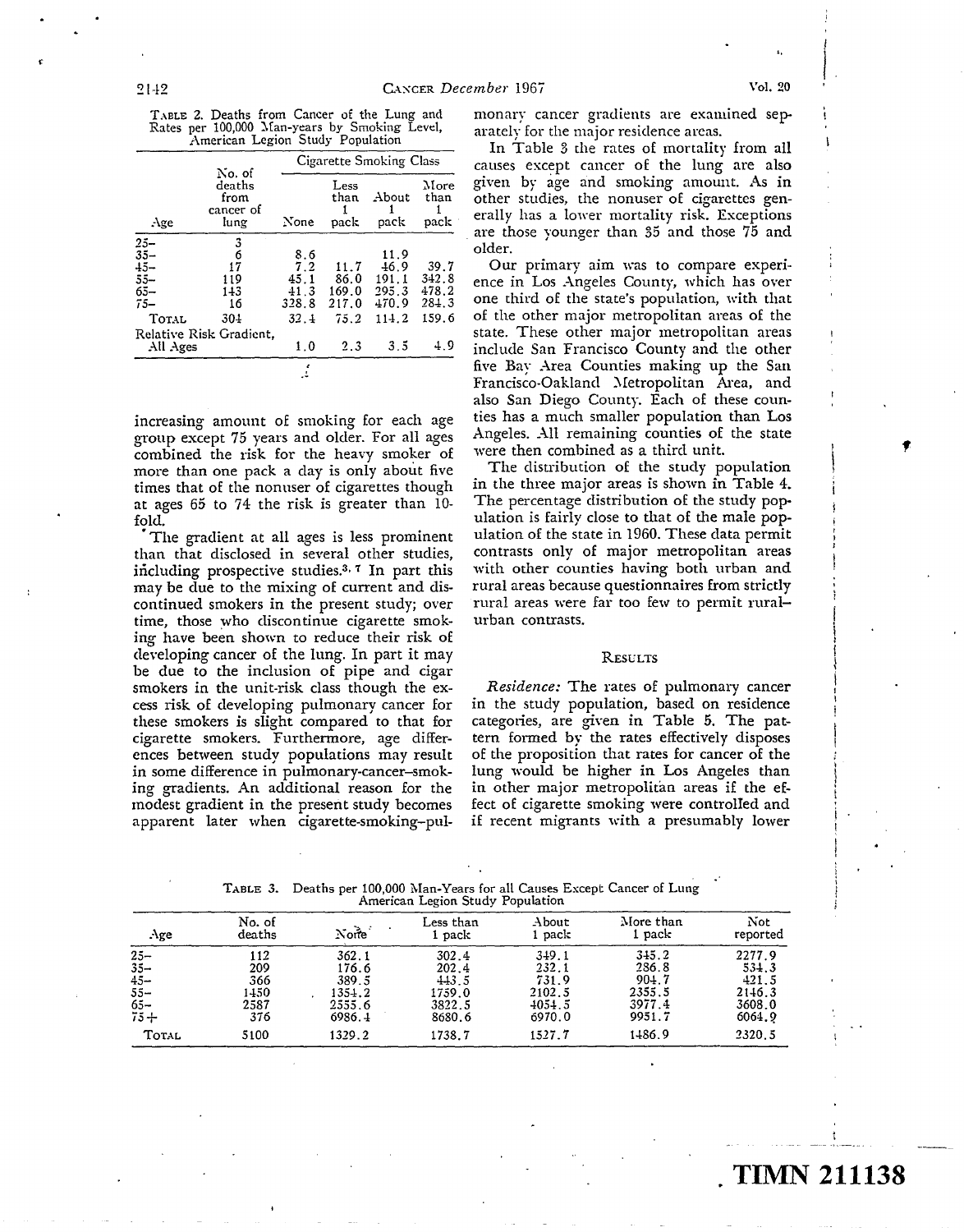t

risk of pulmonary cancer did not dilute the rates .

The rates for the Los Angeles study population continue to stand intermediate to those for the Bay Area and for the rest of the state, whether they are rates adjusted for age only (line 1), rates adjusted for age and cigarette smoking (line 2) or age-smoking adjusted rates calculated for those with residence of 10 years or more (line 3). The patterns are generally the same as those already known from the state vital statistics. Any dilution of the over-all rate by inclusion of short-term residents is not greater, in fact is slightly less, in Los Angeles compared to other areas.

The rates for those of unknown length of residence in the metropolitan areas (line 5) seem high though they are based on rather small numbers. Even under the extreme assumption that all unknowns should be distributed in the groups with 10 years or more residence, the pattern is not affected since proportionately more cases would be added to San Francisco Bay Areas and least to all other counties.

Smoking and residence: So strong is the effect of smoking on rates for cancer of the lung that uhder certain conditions the effect of other factors, such as urban residence, may be obscured. The effect of urban residence in the absence of the effect of cigarette smoking (Table 6), is that rates for nonusers are  $2.5$ times higher in Los Angeles than in outlying counties and almost four time higher in the Bay Area/San Diego Counties. In contrast, there are differences of 25 to  $35\%$  for the total study population, the majority of whom are smokers. (Table 5).

Because the urban factor does affect rates for pulmonary cancer in the absence of the cigarette smoking factor, the conventionally expressed relative risks of cancer of the lung by smoking level will vary according to the kind of population being studied. Table 6, bottom line, sets the nonuser class at' unit risk separately in each of the three areas and discloses a considerably weaker relative risk for heavy cigarette smokers in the two major metropolitan areas than in the outlying counties. The risk among heavy cigarette<sup>2</sup>smokers in the otulying counties was 12.3 times as high as among nonusers; in the Bay Area/ San Diego Counties the gradient was 5.1 and in Los Angeles 8.6. Considering that  $58\%$  of our study population resided in the major metropolitan counties, Los Angeles/Bay

TABLE 4. Number of Man-Years and Percentage<br>Distribution of the Study Population by Major<br>Metropolitan Area, Compared with Male Population California, 1960

|                                         | Study<br>population |          | Male<br>population.<br>California-<br>1960 |
|-----------------------------------------|---------------------|----------|--------------------------------------------|
|                                         | No.                 | %        | (%)                                        |
| Los Angeles County<br>Bay Area plus San | 121,558             | 36       | 38                                         |
| Diego Counties<br>All Other Counties    | 72,859<br>142.154   | 22<br>42 | 25<br>37                                   |
| <b>TOTAL</b>                            | 336,571             | 100      | 100                                        |

Area/San Diego, it is not surprising that the pulmonary-cancer-smoking gradient for the total study population was weaker than those for the other studies mentioned above. Here, the urban factor dilutes somewhat the cigarette smoking effect though the latter has the strongest influence on cancer of the lung.

From the present study and from a review of other studies' it is clear that both the urban and smoking factors have independent effects on the rate of pulmonary cancer. Ta ble 6 and Fig. 2 also can be interpreted to suggest that their joint action may be additive rather than multiplicative. In Fig. 2 the metropolitan increment in rate, over the mixed rural-urban rate is, with one exception, no greater at each level of smoking than it is among nonusers. The exception is among heaviest cigarette smokers. There are inconsistent results from several studies<sup>1</sup> on this point, retrospective studies especially suggest-

| TABLE 5. | Deaths from Cancer of the Lung           |  |
|----------|------------------------------------------|--|
|          | per 100,000 Man-Years                    |  |
|          | American Legion Study Population 1958-62 |  |

| American Legion Study Population, 1958-02       |                          |          |                                                |          |                                 |         |
|-------------------------------------------------|--------------------------|----------|------------------------------------------------|----------|---------------------------------|---------|
|                                                 | Los<br>Angeles<br>County |          | S. F. Bav<br>Area and<br>San Diego<br>Counties |          | All other<br>Calif.<br>Counties |         |
| Variables                                       | $\%$                     | No.      | %                                              | No.      | ℅                               | No.     |
| Age adjusted*<br>Age and ciga-<br>rette smoking | 95.9                     | 118      | 104.5                                          | 81       | 75.3                            | 105     |
| adiusted<br>Resident <sup>†</sup>               | 95.4                     |          | 102.0                                          |          | 75.5                            |         |
| At least 10 vr.<br>Less than 10                 | 96.6                     | 79       | 106.3                                          | 58       | 79.9                            | 69      |
| vr.<br>Unknown                                  | 76.7<br>123.4            | 27<br>12 | 69.1<br>215.3                                  | 13<br>10 | 68.5<br>65.2                    | 30<br>6 |

\* Age adjusted by the direct method to the total study population.

t Age and cigarette smoking adjusted.

f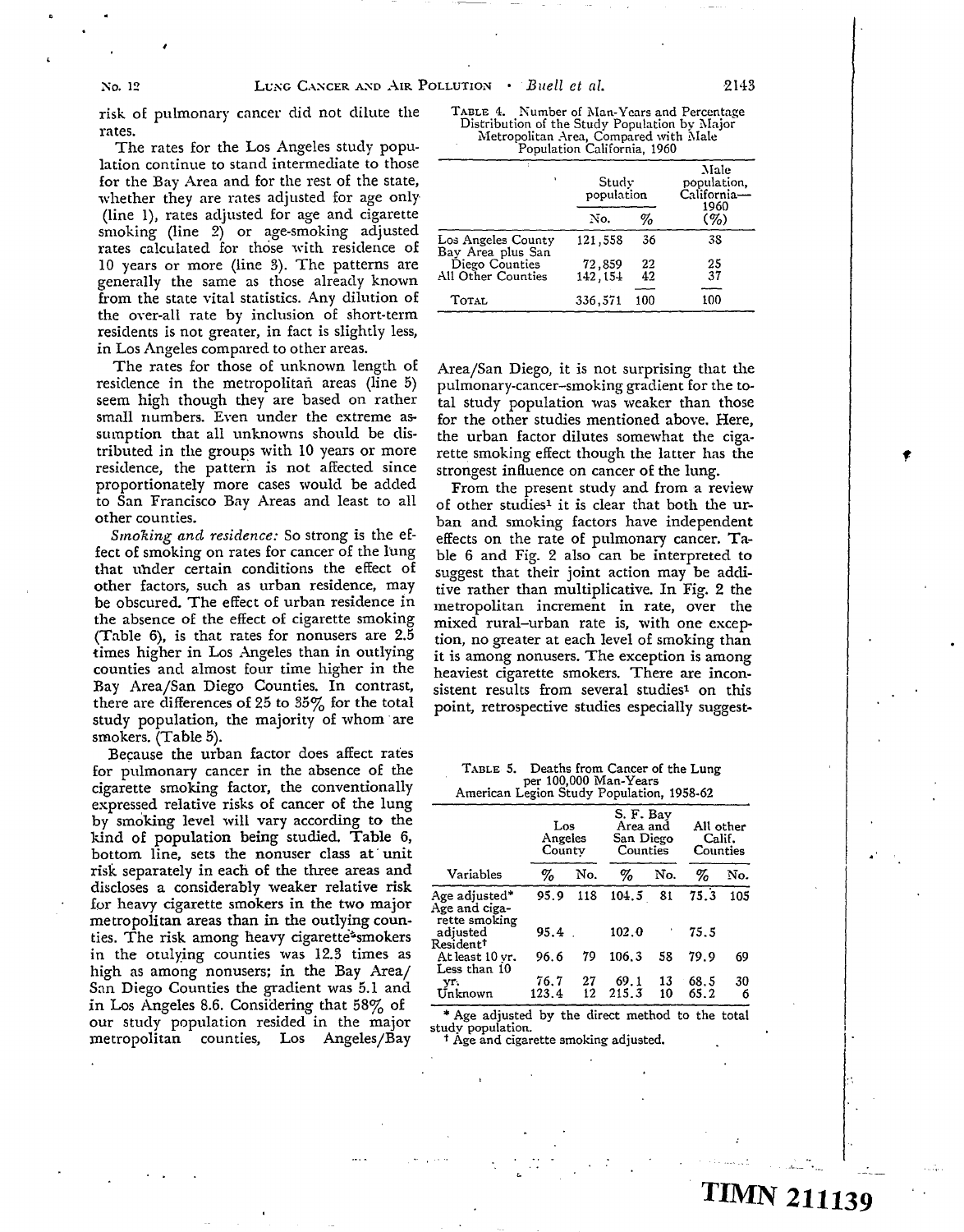# 2144 CANCER December 1967 Vol. 20

|                                                                              |                                | Cigarette Smoking Amount and Area of Residence<br>American Legion Study Population <sup>†</sup><br>S. F. Bay area and<br>San Diego counties<br>Los Angeles County |                                |                            | All other counties              |                            |
|------------------------------------------------------------------------------|--------------------------------|-------------------------------------------------------------------------------------------------------------------------------------------------------------------|--------------------------------|----------------------------|---------------------------------|----------------------------|
| Cigarette smoking<br>(lifetime history)                                      | Rate                           | Relative<br>risk                                                                                                                                                  | Rate                           | Relative<br>risk           | $\mathbf{r}_\mathrm{d}$<br>Rate | Relative<br>risk           |
| None<br>Less than one pack<br>About one pack<br>More than one pack<br>Ratio: | 28.1<br>63.6<br>126.0<br>241.3 | 2.5<br>5.7<br>11.3<br>21.5                                                                                                                                        | 43.9<br>77.1<br>134.5<br>226.0 | 3.9<br>6.9<br>12.0<br>20.2 | 11.2<br>61.0<br>124.9<br>137.5  | 1.0<br>5.4<br>11.2<br>12.3 |
| More than one pack<br>None                                                   |                                | 8.6                                                                                                                                                               |                                | 5.1                        |                                 | 12.3                       |

# TABLE 6. Deaths from Cancer of the Lung per 100,000 Man-Years\* and Relative Risks by

Age adjusted by the direct method to the total study population.

t Nonsmokers in all other counties taken as unit risk .

ing that the joint effect of smoking and urban residence is more than additive, but none of them show any unusual interaction for heaviest smokers only. In a review of the problem it was proposed' that the evidence is inconclusive and that total exposure to cigarette smoking, including duration of ex-• posure, must be controlled more effectively to disclose the nature of the joint action of . cigarette smoking and urban residence .

Occupational effects: Occupational factors in cancer of the lung in this report are important only insofar as they may have elevated the rates for pulmonary cancer in the major metropolitan areas. Mining of uranium and processing of nickel and chromate, the well known industrial hazards of pulmonary cancer, do not occur in any magnitude in California. Asbestos mining does take place

but not in the major metropolitan areas so this can be discounted as influencing the rates. Recently, however, it became known that craftsmen in the application of asbestos, as insulators and pipe wrappers, are at special risk of pulmonary cancer5 and they may be concentrated in metropolitan areas.

If occupational factors in cancer of the lungs do influence the rates by areas, occupations of nonsmokers should reveal that influence. The death certificates of the 31 victims of pulmonary cancer who were non- ' smokers were reviewed; only one certificate failed to record last occupation. None of the recorded occupations were in the suspect categories of miner, asbestos worker, etc. In fact, 60% had been white collar workers. The median length of time in last occupation was recorded as 23 years and for  $80\%$  was more  $\prime$ 



Ftc. 2. Mortality rates for can-cer of the lung by smoking amount for a metropolitan area and mixed urban-rural CaIifornia counties, American Legion<br>study population.

t

# TIMN 211140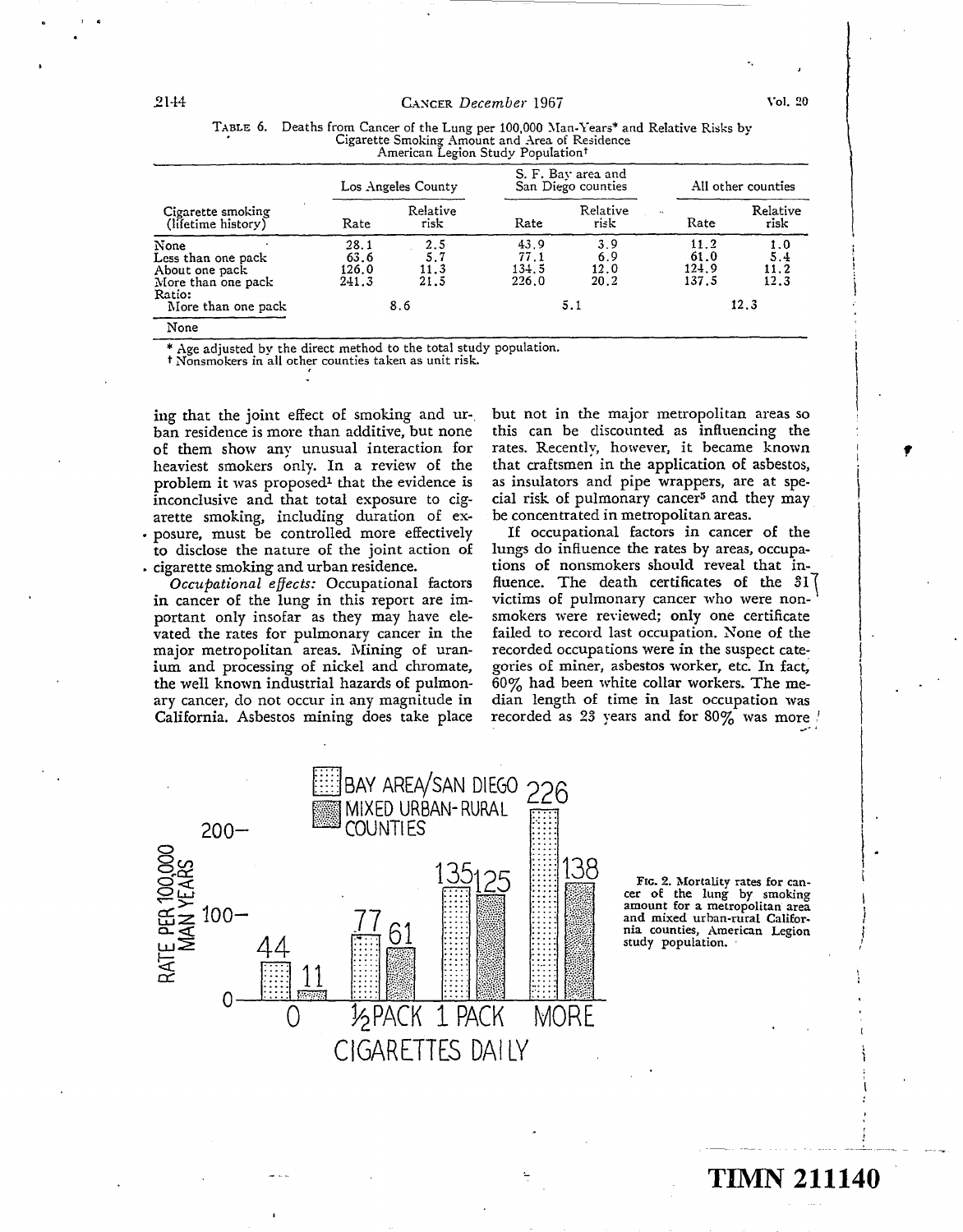.

than 10 years. In regard to known occupational factors in pulmonary cancer, then, there was no important effect on the lung cancer rates for the major metropolitan areas in this study.

Birthplace: We coded residence histories to size of place at birth, according to data from the census nearest the birth date of the subject. As a result of a retrospective study of residence, smoking, and cancer of the lungs, Haenszel et al.<sup>6</sup> suggested that size of place at birth and current residence made the best set of limited categories for study. The minimal size place used by them was rural farm and, next, rural nonfarm (up to 2500 population). Unfortunately our lowest category is "less than 10,000 population" because the additional work of classifying places to smaller categories for each decennial census for the huge number of documents necessary in this prospective study would have been too great.

A finding emphasized by Haenszel et al. was that smokers, particularly heavy smokers, migrating from farm to city experienced the highest risk. This led them to speculate about a physiologic adaptation hypothesis whereby an abrupt transition to urban atmosphere "added to cigarette smoke might overload and inhibit the action of respiratory cilia in particle transport and permit longer contact of particles and' any carcinogens . . . with epithelial cells ."6

In Table 7 the rates for heavy smokers are shown by birthplace and current residence. A finding to support the hypothesis would be higher rates in major metropolitan areas for those born in places with less than 10,000 population than for those born in larger places. But Table 7 shows that this is not the case; however, our classifications by birthplace could be missing the critical size appropriate to testing the hypothesis.

Haenszel et al. also found higher rates of pulmonary cancer for foreign-born men. Here, too, our findirigs disagree: The rate for native born, age-smoking adjusted, was 87.0 per 100,000 and for foreign born 85.2. But we suspect that foreign-born men in the American Legion, which requires U.S. military veteran's status, may not be represen  $\begin{array}{c} \text{h requires U.}\ \text{s} \ \text{y not be rep} \ \text{in the United}\ \text{s} \end{array}$ Hative of foreign-born men in the United States.

Other chronic respiratory diseases: Deaths from bronchitis and emphysema (ICD 500 to 502, 527) totaled 144. As a group these diseases showed' a prominent association with cigarette smoking: Results of the first two years

| TABLE 7. Deaths from Cancer of the Lung per  |
|----------------------------------------------|
| 100,000 Man-Years* for Heavy Smokers by Size |
| of Place at Birth and Current Residence      |
| American Legion Study Population             |

|                             | Current residence     |                                                |                       |  |  |  |
|-----------------------------|-----------------------|------------------------------------------------|-----------------------|--|--|--|
| Size of<br>birthplace       | Los Angeles<br>County | S. F. Bav<br>area and<br>San Diego<br>counties | All other<br>counties |  |  |  |
| $<$ 10,000<br>$\geq$ 10,000 | 224.1<br>258.3        | 267.2<br>373.0                                 | 171.9<br>147.7        |  |  |  |

\* Age adjusted by the direct method to the total study population.

of observation, given in The Report to the Surgeon General,<sup>10</sup> showed an 8-fold excess of deaths in smokers compared to nonsmokers. With the full 5 years of observation this is now reduced to a 5-fold excess. But no association with metropolitan residence appears in this study. One of the highest rates was experienced by the long-term residents of counties outside the major metropolitan counties, and the lowest rate in the Bay Area/San Diego counties (Table 8).

Regional differences in efficiency of diagnosis may affect these data but it is usually presumed that this efficiency is greatest in major metropolitan areas. It may be doubtful, then, that inefficiency of diagnosis has caused the low rate in the Bay Area. In any case, when rates for these chronic respiratory diseases are added to the rates for cancer of the lung, the pattern does not alter the conclusion that Los Angeles fails to show a higher rate of pulmonary cancer than the Bay Area.

| TABLE 8. Deaths from Other Chronic Respiratory |
|------------------------------------------------|
| Diseases* per 100,000 Man-Yearst               |
| American Legion Study Population               |

|                                            | Los<br>Angeles<br>County |                 | S. F. Bay<br>area and<br>San Diego<br>counties |        | All other<br>counties |         |
|--------------------------------------------|--------------------------|-----------------|------------------------------------------------|--------|-----------------------|---------|
|                                            | %                        | No.             | %                                              | No.    | %                     | No.     |
| Total                                      | 46.7                     | 57 <sup>°</sup> | 34.0                                           | 26     | 44.4                  | 61      |
| Resident 10 or<br>more yr<br>Resident less | 38.4                     | 31              | 28.3                                           | 15     | 45.6                  | 40      |
| than 10 yr<br>Unknown time                 | 41.2<br>139.1            | 14<br>12        | 45.6<br>59.8                                   | 8<br>3 | 41.3<br>39.7          | 17<br>4 |

\* Includes bronchitis (ICD 500-502) and other diseases of lung including emphysema (527)

t Age and smoking adjusted by the direct method to the total study population.

f

# IMN 211141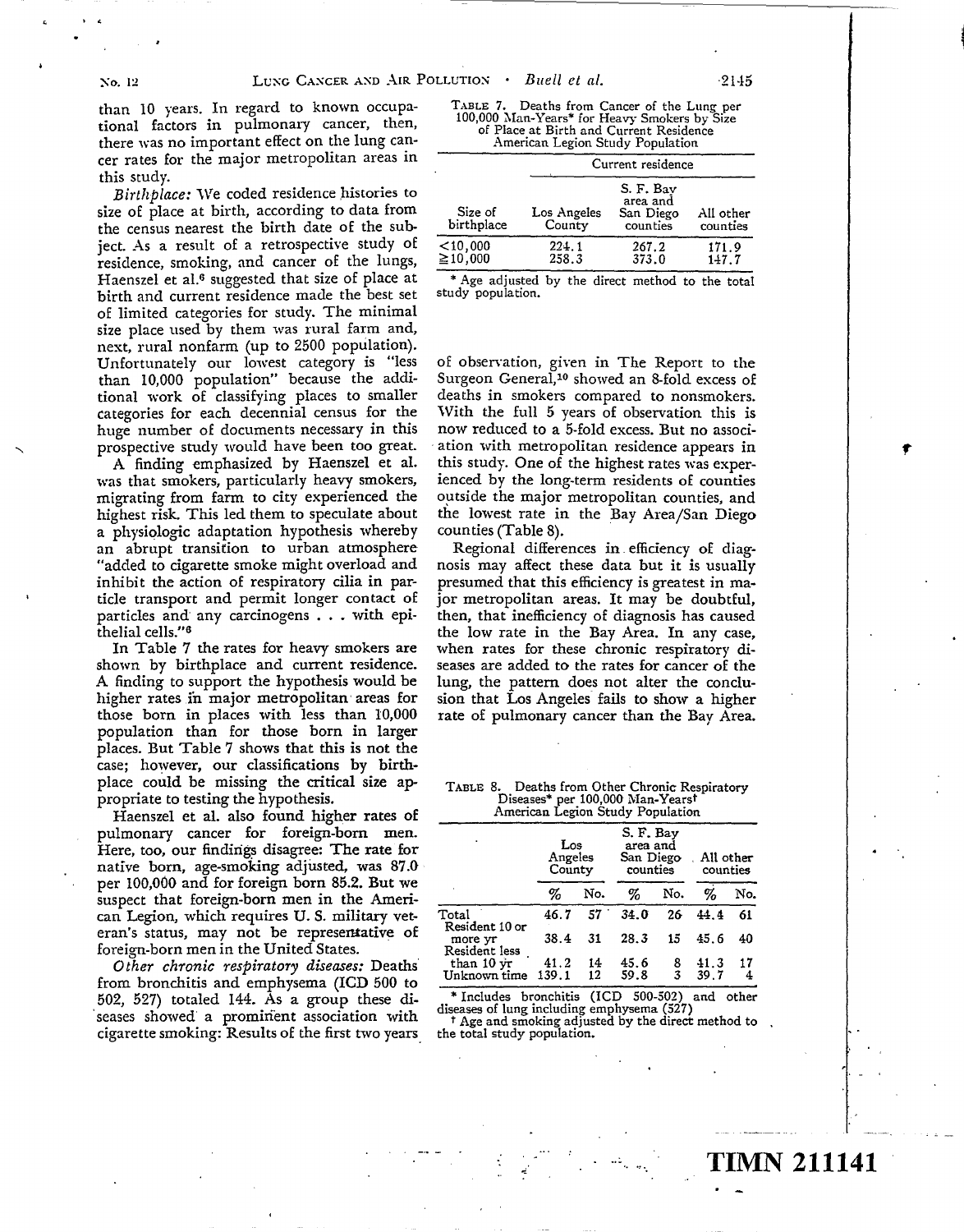## 2146 CANCER *December* 1967 Vol. 20

The rates for cancer of the lung of longterm residents of major metropolitan areas of California have been compared and, insofar as such a comparison affords the basis for an inference, there is no discernible effect of photochemical air pollution on rates for cancer of the lung in Los Angeles County. The San Francisco Bay/San Diego Counties had higher rates.

At the initiation of the study, common observation of the gross presence of air pollution of the type found in California cities of the 1950's was the only basis for judging Los Angeles to have a higher level of pollution than other major metropolitan areas . A network of statewide air-monitoring stations with standardized procedures came later. Data from that network in 1963, however, give no reason to doubt the original observation. Standard readings of oxidant level for 20 stations show much higher readings in the nine Los Angeles stations than in the two Bay Area stations (Table 9). Indeed, the two Bay Area stations are among the lowest though some South Bay communities not represented in the Table have been experiencing high levels of pollution in recent years. San Diego County is also relatively high but this is not representative of air quality in that area in the 1950's.

Using estimates of pollutant emissions rather than air monitoring results, one can compare metropolitan areas for an earlier time also. Estimates of hydrocarbon emissions from motor vehicles, read from graphed data,<sup>9</sup> were in 1945 about 600 tons per day in Los Angeles, about 300 in the San Francisco Bay Area and less than 100 in both San Diego and Sacramento Metropolitan Areas. By 1960 these emissions had increased proportionately the same, a little- more than 3-fold, in each of the four areas.

Turning to pollutants that do not have their main source in automotive vehicles, emissions of sulphur dioxide, the bane of air pollution in eastern-U. S. and European cities, were estimated by Leighton<sup>8</sup> to be slightly higher in Los Angeles in 1950 than in the Bay Area in 1959 (no data given for 1950). Particulates on the other hand, may be more of a Bay Area problem. In the Bay Area in 1959 particulate emission was estimated by Leighton to be 355 tons per day, compared to 190 tons in Los Angeles in 1950, with the latter

| Discussion                  | TABLE 9. Number of Times the Oxidant Maximum* |
|-----------------------------|-----------------------------------------------|
|                             | Hourly Average was .15 ppm or Greater         |
| sangan of the lung of lang- | during January through December 1963          |

| Air monitoring<br>station | No. of<br>hourlv<br>averages<br>.15 ppm           | % of<br>hourly<br>averages<br>.15 ppm | %<br>of total<br>annual<br>hours<br>that were<br>monitored |
|---------------------------|---------------------------------------------------|---------------------------------------|------------------------------------------------------------|
| Los Angeles County        |                                                   |                                       |                                                            |
| Azusa                     | 516                                               | 6.7                                   | 88                                                         |
| Burbank                   | 225                                               | 2.8                                   | 90                                                         |
| Downtown L. A.            | $26+$                                             | 3.2                                   | 93                                                         |
| Hollywood Free-           |                                                   |                                       |                                                            |
| wav†                      | 176                                               | 2.9                                   | 68                                                         |
| Inglewood                 | 48                                                | 0.6                                   | 91                                                         |
| Long Beach                | 26                                                | 0.3                                   | 89                                                         |
| Pasadena                  | 499                                               | 6.2                                   | 92                                                         |
| Univ. So. Calif.          | 296                                               | 3.8                                   | 90                                                         |
| West Los Angeles          | 191                                               | 2.4                                   | 91                                                         |
| Bordering Los             |                                                   |                                       |                                                            |
| Angeles County            |                                                   |                                       |                                                            |
| Anaheim                   | 107                                               | 1.5                                   | 80                                                         |
| Riverside                 | 445                                               | 5.8                                   | 88                                                         |
| San Bernardino            | 324                                               | 3.9                                   | 96                                                         |
| San Diego County          |                                                   |                                       |                                                            |
| San Diego City            | 161                                               | 2.2                                   | 83                                                         |
| Bay Area                  |                                                   |                                       |                                                            |
| San Francisco             | 3<br>4                                            | 0.1                                   | 64                                                         |
| Oakland†                  |                                                   | 0.1                                   | 76                                                         |
| In other counties         |                                                   |                                       |                                                            |
| Bakersfield               |                                                   | 0.0                                   | 86                                                         |
| Fresno                    |                                                   | 0.2                                   | 82                                                         |
| Sacramento                | $\begin{array}{c} 2 \\ 15 \\ 2 \\ 13 \end{array}$ | 0,0                                   | 76                                                         |
| Santa Barbara†            |                                                   | 0.2                                   | 79                                                         |
| Stockton                  | 19                                                | 0.3                                   | 73                                                         |
|                           |                                                   |                                       |                                                            |

Fig. the potassium iodide method. The hourly<br>average is probably the most useful indicator of<br>pollutant level. Eye irritation, plant damage and<br>reduced visibility, begin to occur at about 0.15 ppm.<br> $\tau$  Readings January 1

reduced about 40% by 1963. Unless particulate emission increased in the Bay Area by more than  $100\%$ , at the same time that it decreased in Los Angeles, we must conclude that the Bay Area in 1950 had greater emissions of particulate matter than Los Angeles.

A time element is of great importance in evaluating the study results. From studies of occupational cancer of the lung, we should probably think of 20 or more years as the average time between first carcinogenic exposure and the appearance of clinical pulmonary cancer, with variation including some shorter development times.

It may, then, be too early to discern an effect of photochemical air pollution on pulmonary cancer. The cancer mortality of the study population was observed during 1958- 62; photochemical air pollution became a vis-